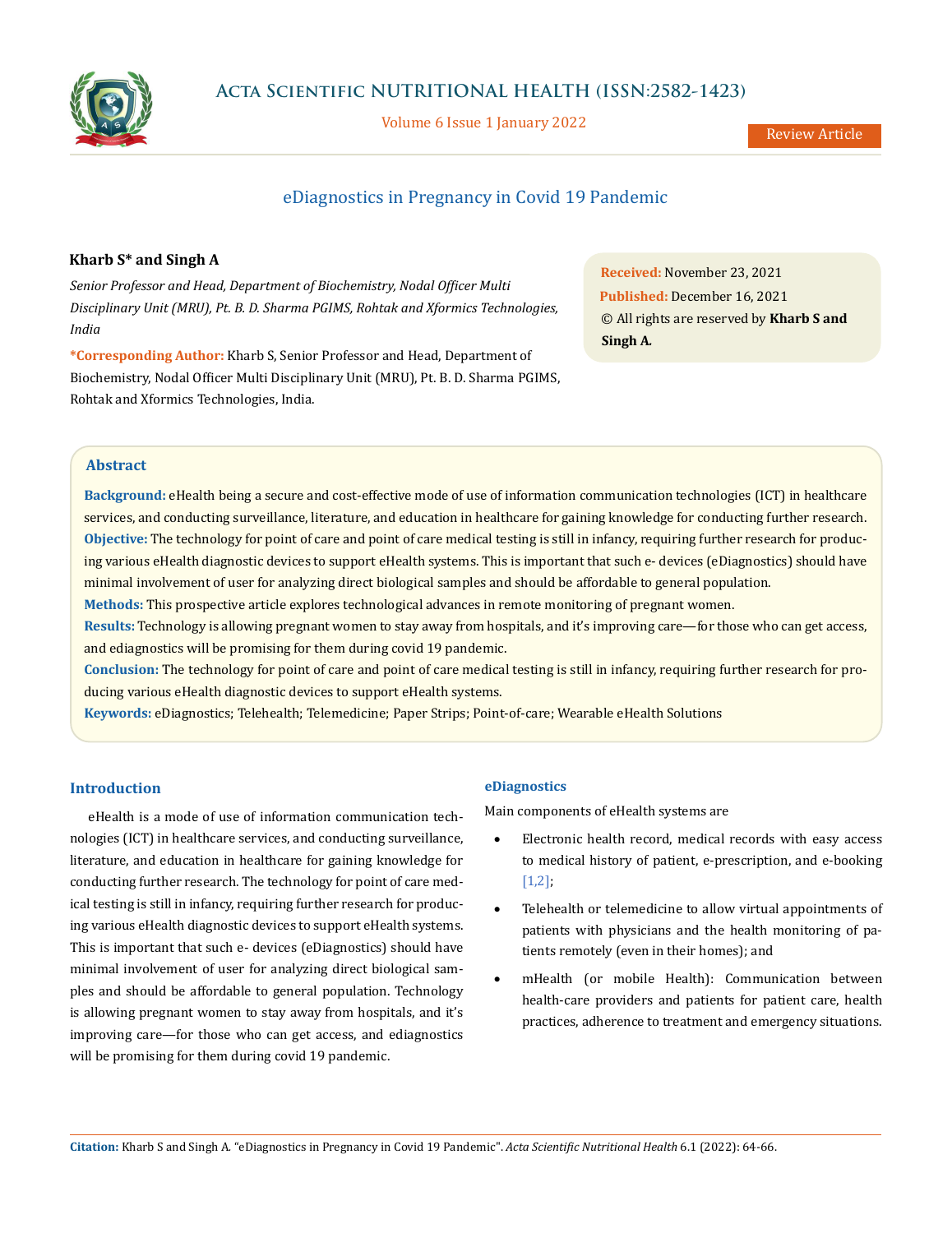Future eHealth system will be examination of a patient remotely at home on telemedicine platform for tele- appointments with physicians and remote testing by eHealth diagnostic devices for various vitals and even lab parameters! In eHealth settings, simpleto-use point- of-care devices for analyzing untreated blood and biological fluid samples are required, and they include urinalysis by paper strips  $[1,3]$ ; liver function tests by paper-based device; nasal swab analysis to detect nucleic acids: sample and result read out device; smartphone compatible dongle for infectious diseases detection (based on microfluidic cassette); biochip for blood HIV detection; chip-based microfluidics devices for lithium , electrolytes detection in blood; wristband based detection of sweat glucose, electrolytes (sodium, chloride); and even a biosensor- based mouthguard and a wireless circuit board for detection of uric acid and other parameters in saliva  $[4,5]$ .

AI based technology will help pregnant women in covid 19 pandemic to stay away from hospitals and get care from remote access during antenatal period and report in hospital only if required or advised.

#### **The essential characteristics of futuristic ai are eDiagnostics**

Point-of-care (POC) diagnostic technologies for clinical chemistry testing via portable devices with no or minimal user involvement, and newer self-testing eDiagnostics  $[1]$ ; and futuristic research in such POC technologies to enhance their applicability at eHealth settings in future paving wave for new AI- based digital platform for diagnosis, treatment in pandemic situation, in remote areas and even in battlefield and space explorations  $[6,7]$ .

Latest POC diagnostic technologies include wearables, paper diagnostics, chips and 3D printable diagnostics, do-it-yourself diagnostics and treatment platforms; cell- and microfluidics-based sensors and chips have become a reality. These ediagnostics require further workout to be used in eHealth system on larger scale such as automated, secure, cloud- based cost-effective ediagnostic approaches using readily available materials. They may consist of a single-use disposable paper device, or chip to perform biochemical analysis, smartphone attachment for signal acquisition; and remote telemedicine consultation and analysis; and a smartphone application to facilitate signal interpretation and transmission of test report to cloud or other databases of eHealth systems. Noninvasive, minimally invasive eDiagnostic device requiring minimal user involvement are nerd of the hour in eDiagnostic and eHealth system. 65

Blood, urine, saliva, tears, sweat, and breath samples are the biological fluids that can be obtained minimally invasively at home by the patients. Though the delivery and availability of biological fluid can have specific constraints for eDiagnostic device. Another impending issue in this regard is waste- disposal of ediagnostic real-time test platforms and legal and ethical concerns and issues of privacy especially in the era of cybercrime and hacking and eHealth system strategy prioritized in cost- effective manner. This is important that ehealth-care systems should be patient-friendly, have high operator efficiency in cost- effective manner for better health outcomes.

### **Wearable eHealth solutions**

There is no or minimal involvement of user in wearable devices and they help in real- time monitoring of patients e.g., CGM wearable sensors, implantable CGM systems connected to a remote reader device; tatoos, patches, bandages, belts, contact lenses or sensors attached to mouthguards. All these wearable sensors can analyze various parameters in various biological fluids namely, sweat, saliva, tears, even blood. Even infrared and ultrasonic handheld readable devices, smart fabrics are available, and they have sensing elements incorporated into fabric. e.g., SmartVest are now available for monitoring of patients and even biochemical analysis of glucose. 3 D printed electrodes or aptamers in paper-based wearables can perform electrochemical analysis. Wearable eDiagnostic devices can cater to various diagnostic needs of eHealth systems.

## **Paper- based diagnostics available for eHealth applications**

Test strips or test pads, single-step biosensors, sensor probes with several applications for urinalysis and blood analysis POC are available in the form of dipstick tests for semiquantitative detection of biomarkers such as glucose, ketone bodies, lipid profile, electrolytes, liver function test, kidney function test, microalbumin, illicit drugs abuse etc. are available or under development to be compatible with smartphone attachments or dedicated readers for reading the results of analysis.

Various technologies involved in development of ediagnostic devices include enzyme immobilization, fluorescent dyes, carbon nanotubes, quantum dots, multifunctional [2] nanospheres, and upconversion nanoparticles, photoluminescence, and microfluidics for detection of disease biomarkers. Nowadays even development of paper-based analytical devices (μPADs) have become feasible.